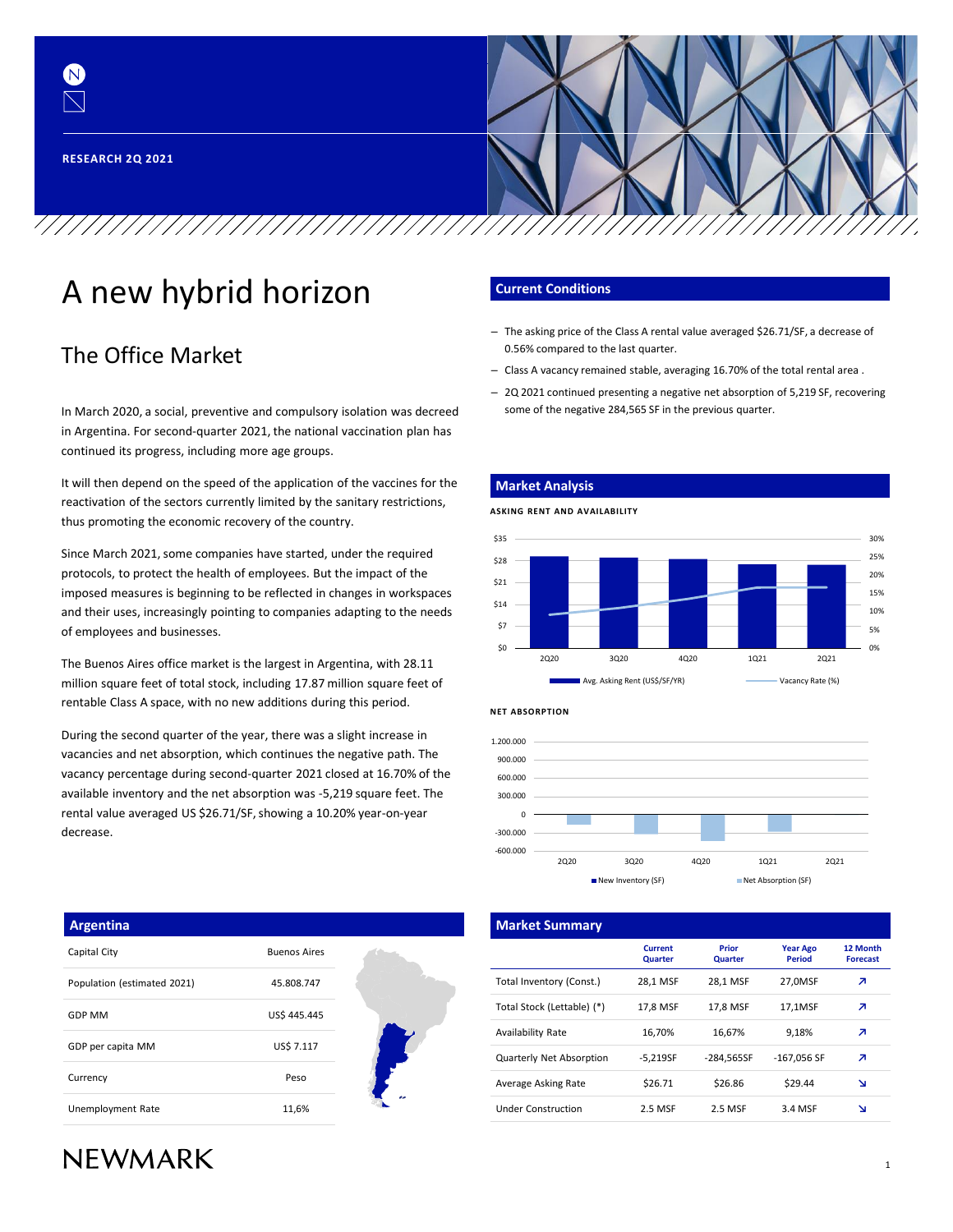#### **Rent Values by Submarket**

Every submarket has a particular areas or properties that outperforms the rest. Significant variations can be verified between properties and the average of each submarket.

An example of this are the blocks located in Catalinas between Av. LN Alem and Av. Madero, where average asking rents reach US \$33.44/SF, while in the rest of said submarket, the average rent is US \$29.94/SF.

In the Northern Zone of Buenos Aires, the building Centro Empresarial Libertador stands out with a monthly rental of US \$37.90/SF, while the average rent in the rest of the submarket is US \$34.28/SF.

The Panamericana Corridor has areas that are in high demand because of the submarket´s geographical distribution and extension. The most indemand offices are found in corporate complexes, such as Lumina Panamericana, Thames Office Park, Urbana, Optima Business Park, Bureau Parc San Isidro and Edison Officia, with the lowest vacancies and highest average rent. Although asking rents in these buildings reach US \$23.41/SF, the average rent for the rest of the submarket is US \$15.96/SF.

#### **Inventory Change**

No relevant incorporations occurred in the Class A market in second-quarter 2021. During first-quarter 2021, two new submarkets were added to the inventory, corresponding to the areas of Parque Patricios and Palermo.

Through this period, there were no changes in the Parque Patricios Corridor, while Palermo was one of the few submarkets that presented positive net absorption, closing with a total of 9,327 square feet.

During second-quarter 2021, net absorption was negative, continuing with the trend presented since second-quarter 2020 to the release of spaces, but it is important to note that there was a significant reduction from -284,565 square feet in the previous quarter to -5,219.42 square feet in this period. This could be because Palermo, North Zone CABA and South Zone were the submarkets that presented with positive absorption, due to specific operations, such as the occupation of 180,984 square feet belonging to the Ex Cruz de Malta building in South Zone and 96,875.10 square feet in North Zone CABA in the Libertador Business Center. On the other hand, for example, the Microcentro area presented the largest release of spaces with -80,029 square feet, ending the period with a vacancy of 34.13%, one of the highest in the market.

Regarding the new space under construction, two new projects are expected in third-quarter 2021 in GBA Panamericana, totaling 485,602 square feet, which would reaffirm the trend of the location of the office market towards the North Zone. These projects may be delayed due to limitations imposed during the pandemic

#### **CABA Submarkets**

**AVERAGE ASKING RENT (\$/SF/YR) – AVAILABILITY RATE (%)**



#### **Northern Area Submarkets**

**AVERAGE ASKING RENT (\$/SF/YR) – AVAILABILITY RATE (%)**

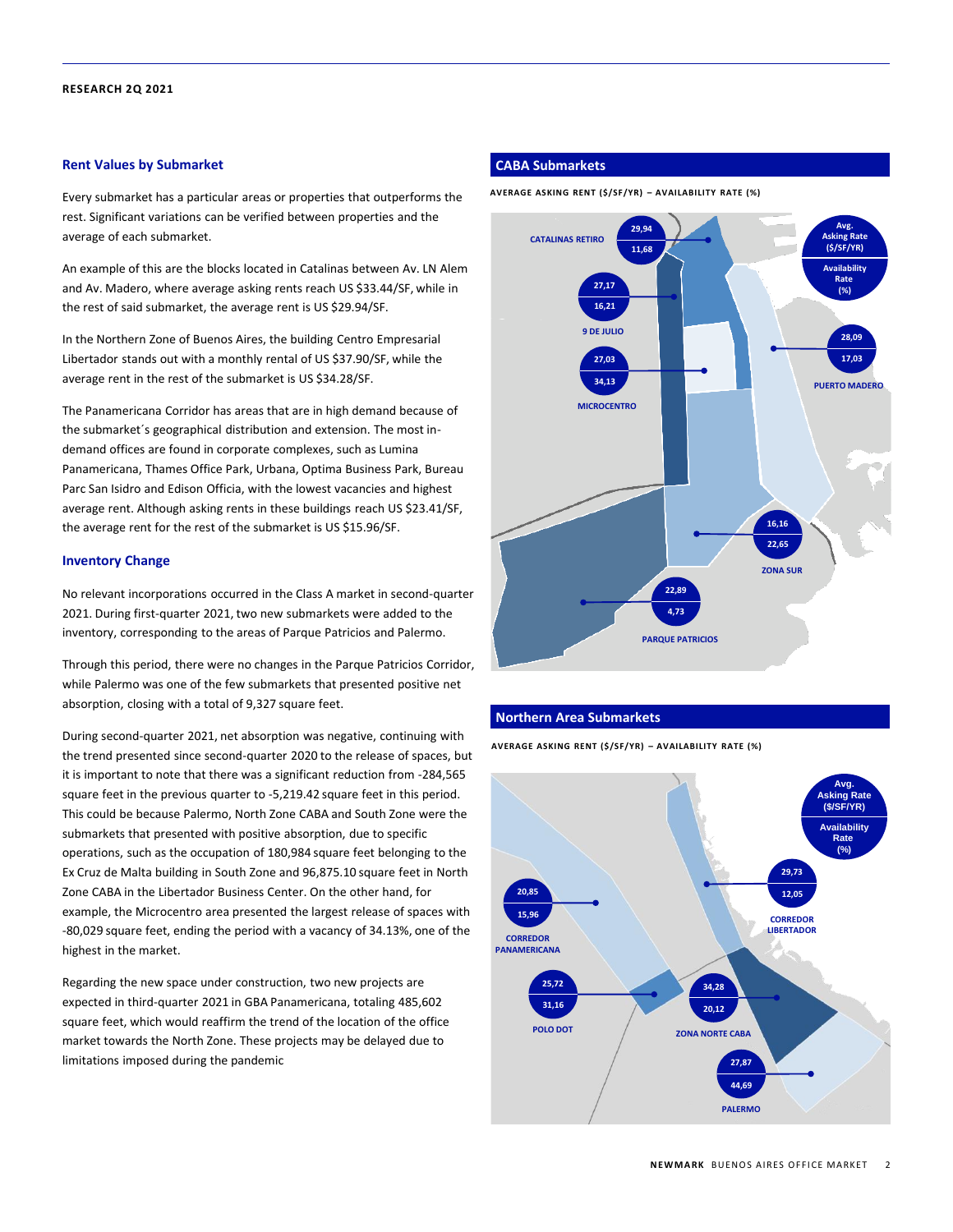#### **A new hybrid work horizon**

The worldwide pandemic forced changes, both for companies and their collaborators, who experienced new ways of interaction through virtuality. The space for collaboration, socialization and interaction of ideas will continue to be face to face, giving way to hybrid modalities or adapted to the specific needs of each company.

While the national vaccination plans are still underway, companies begin to evaluate the strategies for returning to the office, but something has changed; flexibility, hybrid modality, space for interaction and an action plan are needed so that the return to the office will be successful.

For real estate, it represents rethinking the business not only as advisers for the acquisition of goods but also providing a complete value proposition; assessing the needs, culture, fears and individual desires of each company and integrating them into their spaces.

Issues such as the security of the workspace, integration spaces and the use of office spaces are beginning to be considered essential, since biosecurity is the norm today. Technical specifications, such as ventilation, air quality and other aspects that, until now, were not part of critical decision variables, have become central areas of the workspaces. Roles such as facility manager become an ally to create a strategy of return. Having an ally FM to face the return is key, given that they will manage an area that is now critical for companies but is not necessarily part of the central matrix. The role of the FM in this circumstance helps to design a safe return without managers and employees being pulled away from their main functions.

From the new challenges that the new reality brought, different responses to it can be seen in corporate spaces, from rotating modalities back to the offices, coworking spaces, rethinking the spatial distribution, as well as relocations in strategic areas from the city.

> **Puerto Madero** ■Zona Sur **Microcentro** Catalinas - Retiro 9 de Julio **Parque Patricios Palermo Zona Norte CABA** Polo Dot GBA Panamericana GBA Libertador



#### **Inventory – Availability - Average Asking Rate**

**INVENTORY BY SUBMARKET**



#### **Inventory Composition Availability Composition**



#### ■ Puerto Madero

- Zona Sur
- Microcentro
- Catalinas Retiro
- 9 de Julio
- Parque Patricios
- Palermo
- Zona Norte CABA
- Polo Dot
- GBA Panamericana
- GBA Libertador

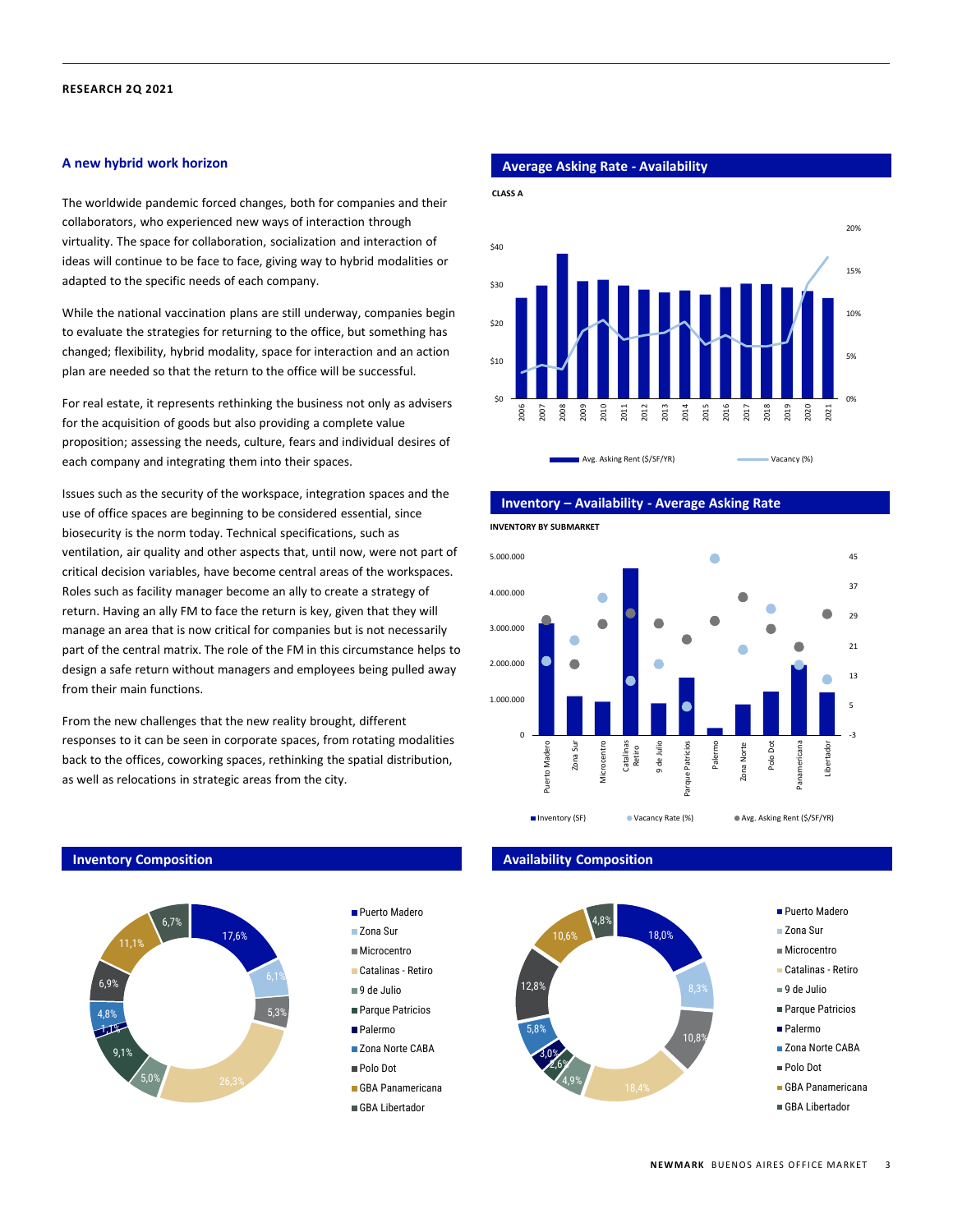The user experience in the workspaces, for collaborators, leaders and clients, is now an issue to consider. An integral platform that operates from the search of the property to the startup of the offices will be necessary.

The cost of the operation is the first layer, but the range of services is much wider. Outside of its specific business, the largest expenditure of a company is in the space where its activity is carried out. This technology helps people create much more efficient strategies. The experience in this innovation is the differentiator, in addition to having an integral team, from brokers to the facility manager that specify the client's vision.

To compete in the new post-pandemic scenario, the office market will have to respond with much more technology to serve not only mandatory healthcare but also the experience of people within these spaces, adapting to the needs of each business.

The results of a survey in second-quarter 2021 showed that the hybrid modality is one of the most considered options for the return to the workspaces, which today is perceived not only as a workplace but also as integration and strengthening of the business culture and integrating flexibility learned during the previous year.



Source: INDEC

2015 = Value estimated by World Bank





Source: Banco de la Nación Argentina, INDEC 1999-2007/2015-2021 INDEC

2008-2014 Calculated through the weighted geometric average of the consumer price indexes provided by the provisional statistical institutes



#### **Real Estate Cycle**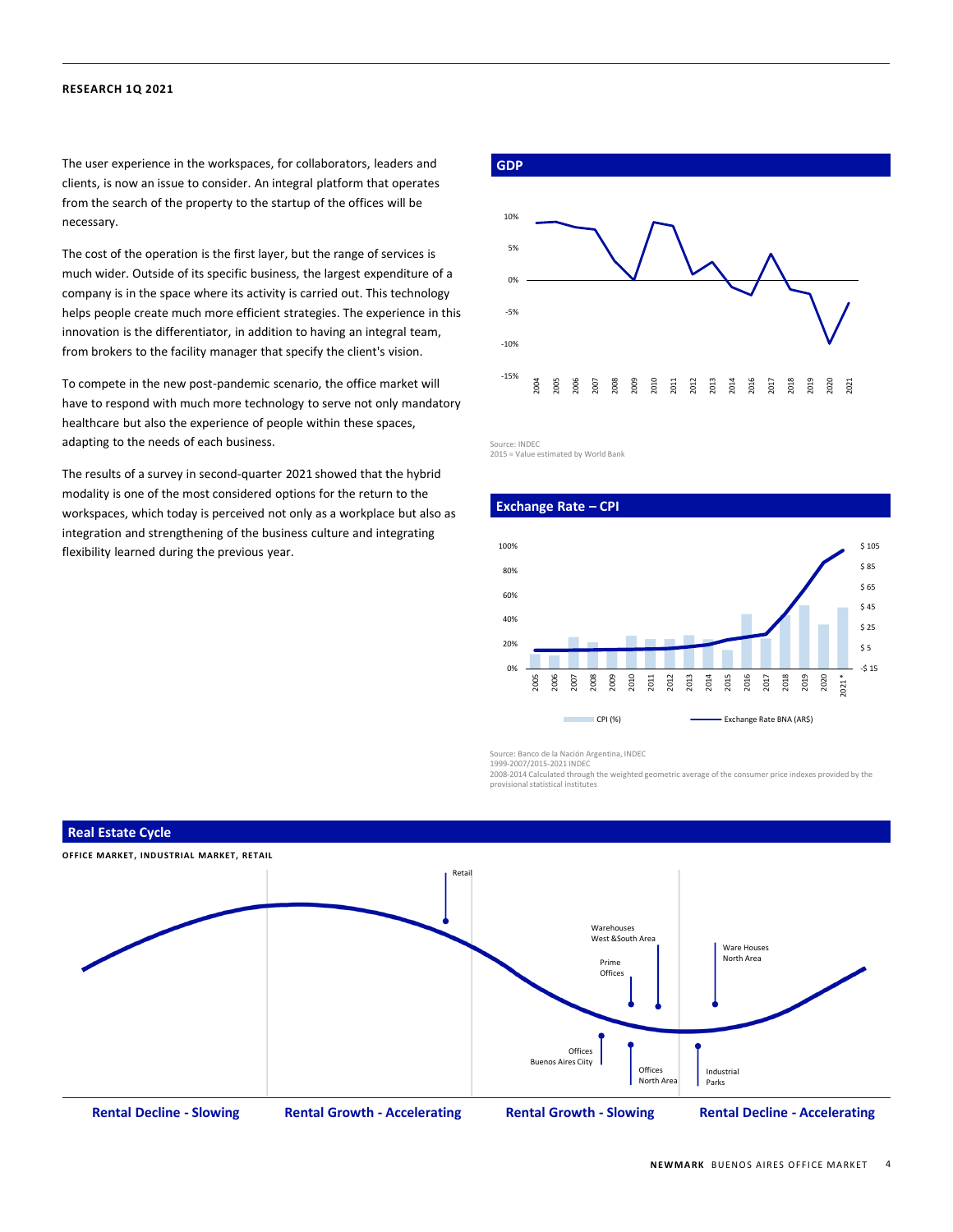| <b>Market Statistics</b> |                                |                                             |                                   |                                |                               |                                        |                                        |                                       |
|--------------------------|--------------------------------|---------------------------------------------|-----------------------------------|--------------------------------|-------------------------------|----------------------------------------|----------------------------------------|---------------------------------------|
| <b>By Submarket</b>      | <b>Total Inventory</b><br>(SF) | <b>Under</b><br><b>Construction</b><br>(SF) | <b>Total Availability</b><br>Rate | <b>Qtr. Absorption</b><br>(SF) | <b>YTD Absorption</b><br>(SF) | <b>Direct Asking Rent</b><br>(S/SF/YR) | <b>Sublet Asking Rent</b><br>(S/SF/YR) | <b>Total Asking Rent</b><br>(S/SF/YR) |
| <b>CABA</b>              |                                |                                             |                                   |                                |                               |                                        |                                        |                                       |
| Puerto Madero            | 3.145.771,30                   | 0,00                                        | 17,03%                            | $-22.916.34$                   | $-17.598,98$                  | 28,09                                  | N/A                                    | 28,09                                 |
| Zona Sur                 | 1.098.725,09                   | 0,00                                        | 22,65%                            | 98.102,18                      | 88.608,42                     | 16,16                                  | N/A                                    | 16,16                                 |
| Microcentro              | 943.477,36                     | 134.947,01                                  | 34,13%                            | $-80.029,60$                   | $-145.635,57$                 | 27,03                                  | N/A                                    | 27,03                                 |
| Catalinas-Retiro         | 4.694.470,47                   | 800.834,16                                  | 11,68%                            | $-2.680,21$                    | $-63.022,63$                  | 29,94                                  | N/A                                    | 29,94                                 |
| 9 de Julio               | 895.997,80                     | 0,00                                        | 16,21%                            | $-21.290,99$                   | $-21.377,11$                  | 27,17                                  | N/A                                    | 27,17                                 |
| Parque Patricios         | 1.621.183,27                   | 0,00                                        | 4,73%                             | 0,00                           | 0,00                          | 22,89                                  | N/A                                    | 22,89                                 |
| Palermo                  | 201.984,58                     | 648.600,32                                  | 44,69%                            | 9.387,20                       | 9.387,20                      | 27,87                                  | N/A                                    | 27,87                                 |
| Zona Norte CABA          | 863.738,39                     | 467.325,48                                  | 20,12%                            | 88.479,26                      | 49.750,75                     | 34,28                                  | N/A                                    | 34,28                                 |
| Polo Dot                 | 1.228.979,05                   | 0,00                                        | 31,16%                            | $-29.137,88$                   | $-32.087,19$                  | 25,72                                  | N/A                                    | 25,72                                 |
| <b>GBA</b>               |                                |                                             |                                   |                                |                               |                                        |                                        |                                       |
| Corredor Panamericana    | 1.979.362,81                   | 492.060,92                                  | 15,96%                            | $-17.943,42$                   | $-110.211,57$                 | 20,85                                  | N/A                                    | 20,85                                 |
| Corredor Libertador      | 1.200.325,54                   | 0,00                                        | 12,05%                            | $-27.189,61$                   | $-47.597,97$                  | 29,73                                  | N/A                                    | 29,73                                 |
| <b>By Class</b>          |                                |                                             |                                   |                                |                               |                                        |                                        |                                       |
| Class A                  | 17,874,016                     | 2,543,768                                   | 16,70%                            | $-5.219,42$                    | -289.784,64                   | \$26,71                                | N/A                                    | \$26,71                               |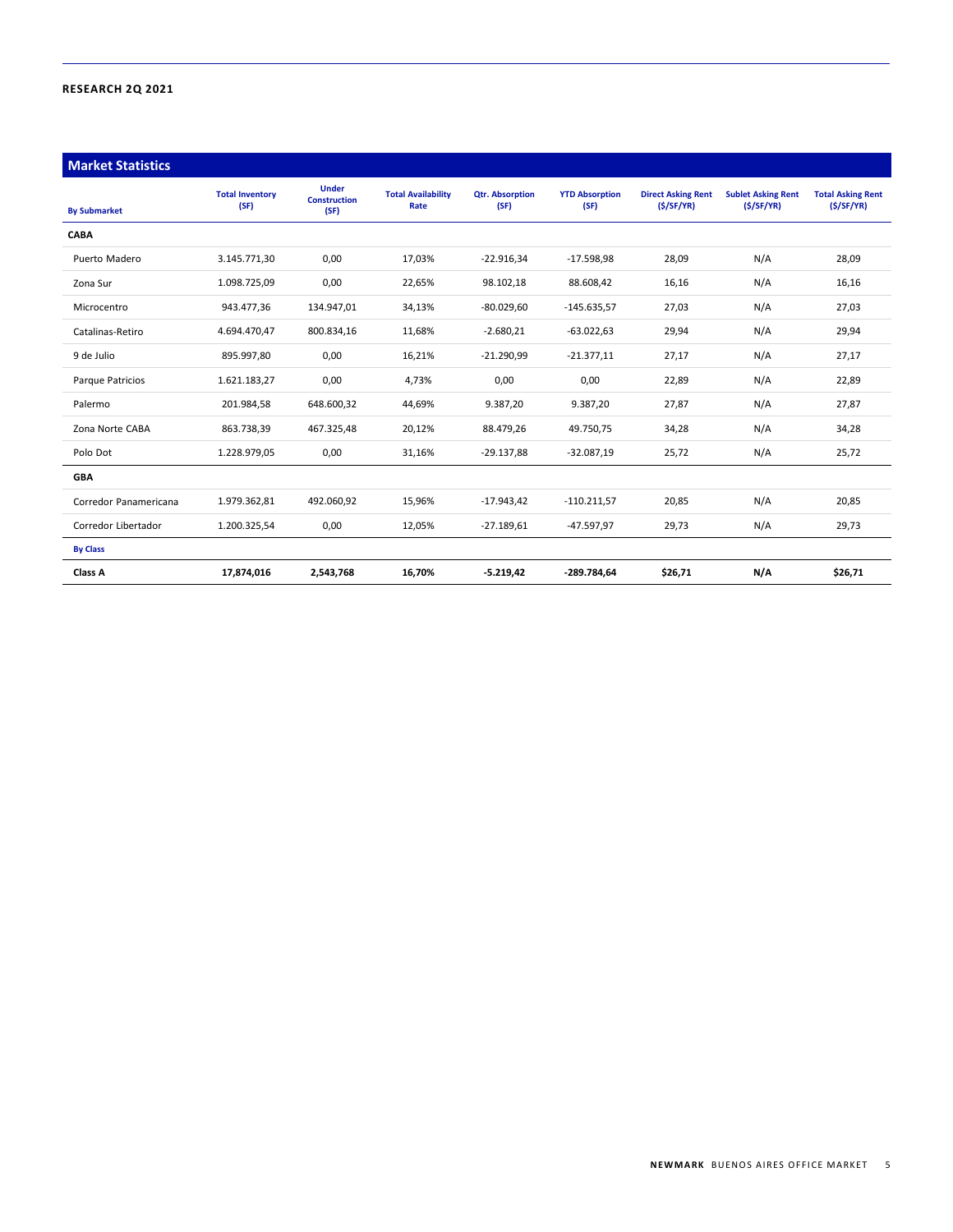| <b>Main Class A Buildings Under Construction</b> |                                  |                  |                           |                              |             |                           |  |
|--------------------------------------------------|----------------------------------|------------------|---------------------------|------------------------------|-------------|---------------------------|--|
|                                                  | Proyect                          | <b>Submarket</b> | <b>Total Area</b><br>(SF) | <b>Lettable Area</b><br>(SF) | <b>Date</b> | <b>LEED Certification</b> |  |
|                                                  | Worko                            | GBA Panamericana | 526,279                   | 421,020                      | 3Q 2021     |                           |  |
|                                                  | <b>Park 10</b>                   | GBA Panamericana | 86,111                    | 64,583                       | 3Q 2021     |                           |  |
|                                                  | Mirabilia Central                | Palermo          | 398,264                   | 182,340                      | 4Q 2021     |                           |  |
|                                                  | <b>Quartier Puerto</b><br>Retiro | Catalinas Retiro | 418,500                   | 348,750                      | 1Q 2022     |                           |  |
|                                                  | Mirabilia 851                    | Palermo          | 645,834                   | 319,903                      | 4Q 2022     |                           |  |
|                                                  | <b>Bureau Diagonal</b>           | Microcentro      | 185,505                   | 134,947                      | 4Q 2022     |                           |  |
|                                                  | Libertador y Pampa               | Zona Norte CABA  | 263,715                   | 219,755                      | 4Q 2022     |                           |  |
|                                                  | Nómada Palermo                   | Palermo          | 269,098                   | 146,357                      | 3Q 2023     |                           |  |
|                                                  | <b>Campos Salles</b>             | Zona Norte CABA  | 538.195                   | 247,570                      | 3Q 2023     |                           |  |
|                                                  | Alem y Córdoba                   | Catalinas Retiro | 645,834                   | 452,084                      | 1Q 2025     |                           |  |

Areas of the projects are approximate. Pictures are illustrative.